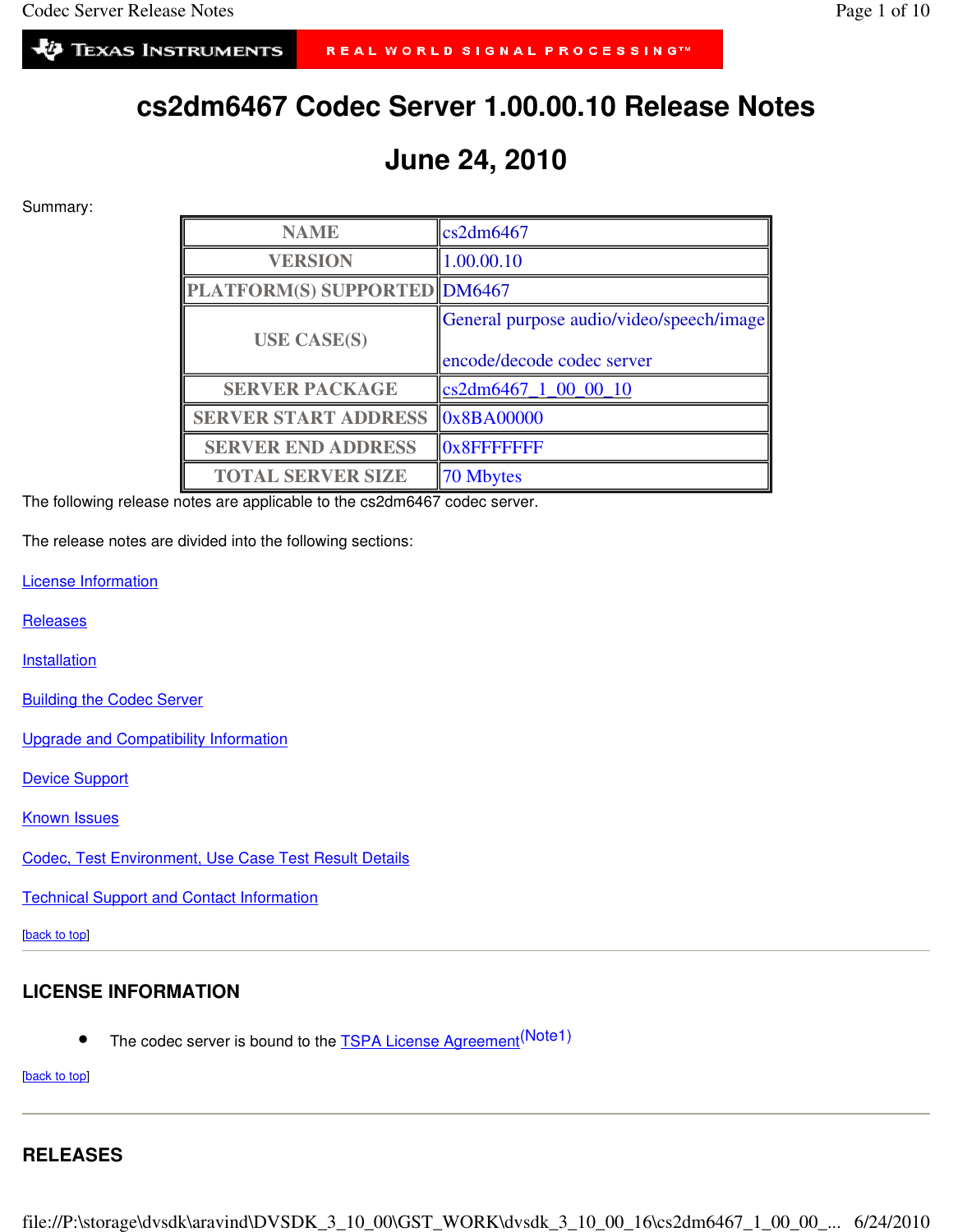- The most recent release **1.00.00.10** provides the following.
	- New features
		- o Included the new release of Advanced Simple Profile mpeg4 decoder, Main profile mpeg2 decoder.
		- o The codec server does not include optimal Eight Channel D1 h264 decoder.

| Feature         | Codec name      | Supported Features <sup>*</sup>                                                                                                        | Version    |
|-----------------|-----------------|----------------------------------------------------------------------------------------------------------------------------------------|------------|
|                 |                 |                                                                                                                                        | Integrated |
| Audio Decoding  | Aachedec        | High efficiency                                                                                                                        | 1.30.01    |
| Speech Decoding | g711dec         | U-Law, A-Law                                                                                                                           | 1.12.00    |
| Speech Encoding | g711enc         | U-Law, A-Law                                                                                                                           | 1.12.00    |
| Video Decoding  | h2641080p60vdec | 1080p60 h264 base profile video decoder with<br>name change to support co-existence with<br>1080p h264 Main profile/high profile video | 1.20.00.14 |
|                 |                 | decoder                                                                                                                                |            |
| Video Decoding  | h264dec         | 1080p main profile/high profile h264 video<br>decoder                                                                                  | 1.10.04    |
| Video Encoding  | h264enc         | 720p h264 base profile video encoder                                                                                                   | 1.20.02    |
| Video Decoding  | mpeg2dec        | 1080p Main profile mpeg2 video decoder with<br>de-blocking and de-ringing support                                                      | 1.10.00.09 |
| Video Encoding  | h264fhdvenc     | H264 1080p30 Base Profile Encoder                                                                                                      | 1.10.02.03 |
| Video Encoding  | mpeg4enc        | Advanced Simple Profile mpeg4 encoder                                                                                                  | 1.00.00.05 |
| Video Decoding  | mpeg4dec        | Advanced Simple Profile mpeg4 decoder                                                                                                  | 1.00.00.09 |
| Image Encoder   | jpegenc         | <b>JPEG Baseline Profile Encoder</b>                                                                                                   | 2.00.01.00 |
| Image Decoder   | jpegdec         | JPEG Progressive Support Decoder                                                                                                       | 2.00.01.01 |

The following codec algorithms are included.

- Please refer to the individual codec data sheets located under /codecs for more details (e.g., cs2dm6467\_1\_00\_xx\_xx\packages\ti\sdo\codecs\jpegdec\docs)

IRs Fixed in this Release

- o SDOCM00069635 : mpeg4dec: Fixed a bug in codec regarding HDVICP initialization.
- $\circ$  SDOCM00069746: jpegdec: Color distortion observed during dvtb jpeg decode operation with resizing and a 411p or gray encoded source

The most recent release **1.00.00.09** provides the following.

- New features
	- o Included the new release of Advanced Simple Profile mpeg4 decoder, Main profile mpeg2 decoder.
	- $\circ$  The codec server does not include optimal Eight Channel D1 h264 decoder.

|                 | The following couce algorithms are included. |                                              |            |  |  |
|-----------------|----------------------------------------------|----------------------------------------------|------------|--|--|
| Feature         | Codec name                                   | Supported Features <sup>*</sup>              | Version    |  |  |
|                 |                                              |                                              | Integrated |  |  |
| Audio Decoding  | Aachedec                                     |                                              | 1.30.01    |  |  |
|                 |                                              | High efficiency                              |            |  |  |
| Speech Decoding | g711dec                                      | U-Law, A-Law                                 | 1.12.00    |  |  |
| Speech Encoding | g711enc                                      | U-Law, A-Law                                 | 1.12.00    |  |  |
| Video Decoding  | h2641080p60vdec                              | 1080p60 h264 base profile video decoder with | 1.20.00.14 |  |  |
|                 |                                              | name change to support co-existence with     |            |  |  |
|                 |                                              | 1080p h264 Main profile/high profile video   |            |  |  |
|                 |                                              | decoder                                      |            |  |  |
| Video Decoding  | h264dec                                      | 1080p main profile/high profile h264 video   | 1.10.04    |  |  |
|                 |                                              | decoder                                      |            |  |  |
| Video Encoding  | h264enc                                      | 720p h264 base profile video encoder         | 1.20.02    |  |  |
| Video Decoding  | mpeg2dec                                     | 1080p Main profile mpeg2 video decoder with  | 1.10.00.09 |  |  |
|                 |                                              | de-blocking and de-ringing support           |            |  |  |
| Video Encoding  | h264fhdvenc                                  | H264 1080p30 Base Profile Encoder            | 1.10.02.03 |  |  |
| Video Encoding  | mpeg4enc                                     | Advanced Simple Profile mpeg4 encoder        | 1.00.00.05 |  |  |
| Video Decoding  | mpeg4dec                                     | Advanced Simple Profile mpeg4 decoder        | 1.00.00.08 |  |  |
| Image Encoder   | jpegenc                                      | JPEG Baseline Profile Encoder                | 2.00.01.00 |  |  |
| Image Decoder   | jpegdec                                      | JPEG Progressive Support Decoder             | 2.00.01.00 |  |  |
|                 |                                              |                                              |            |  |  |

The following codec algorithms are included.

- Please refer to the individual codec data sheets located under /codecs for more details (e.g., cs2dm6467\_1\_00\_xx\_xx\packages\ti\sdo\codecs\jpegdec\docs)

- IRs Fixed in this Release
	- o SDOCM00069448: h264 1080p 30 encoder requests only HDVICP0 and uses HDVICP1's memories bypassing Framework Components
	- o SDOCM00068373: mpeg2dec: 2D2D DMA linked transfer working incorrectly
	- o SDOCM00068979: mpeg4enc: Fixed bug in codec for outputId initialization
	- o SDOCM00068754: mpeg4dec:maxNumDisplayBufs return value in decStatus structure is "0" even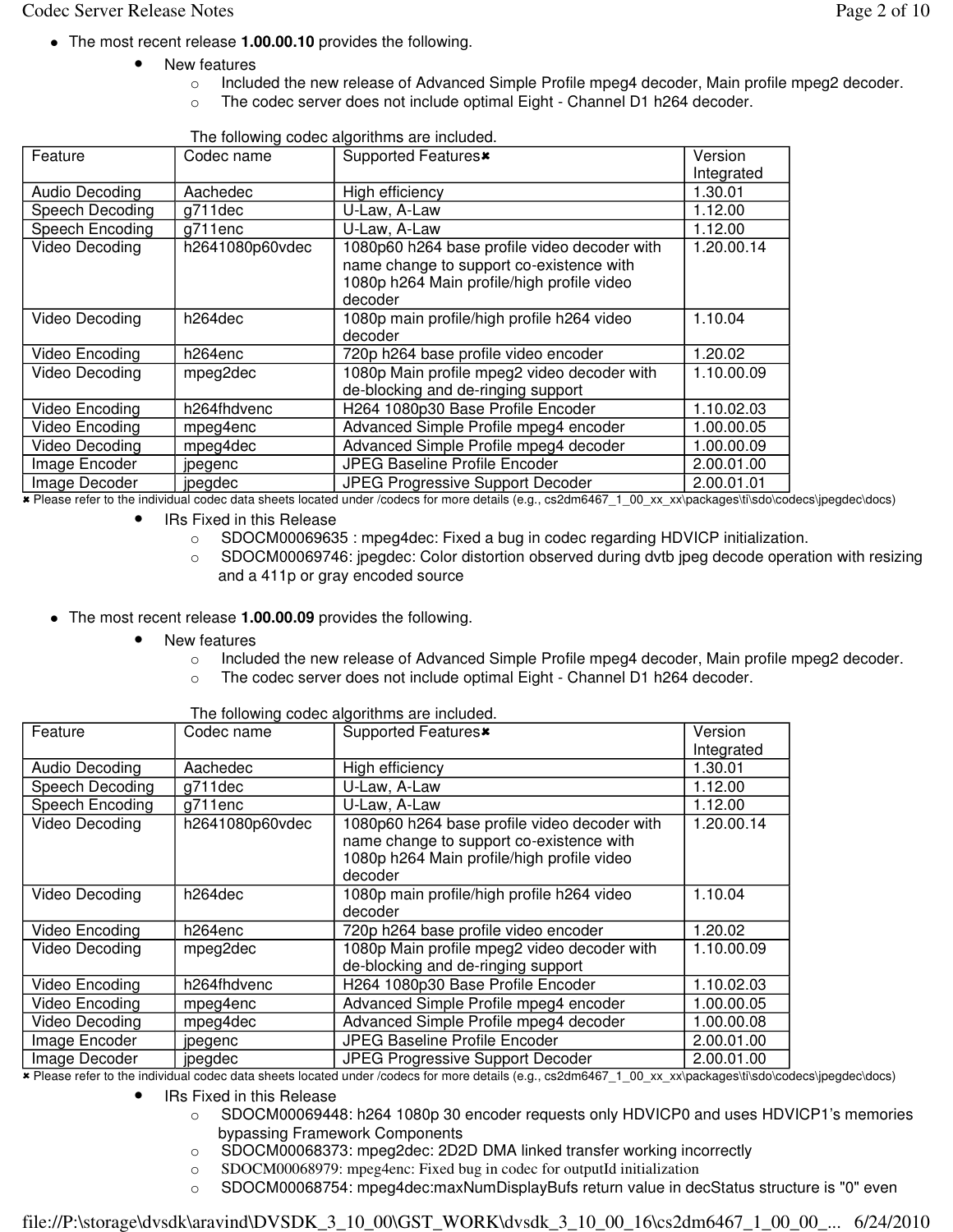though codec requires non zero buffers

- The most recent release **1.00.00.08** provides the following.
	- New features
		- o Included the new release of H264 1080p60 decoder, H264 1080p30 Base Profile Encoder, Advanced Simple Profile mpeg4 decoder, JPEG Baseline Profile Encoder and JPEG Progressive Support Decoder
		- $\circ$  The codec server does not include optimal Eight Channel D1 h264 decoder.

|                 |                 | nno ronoming oodoo digonumiio di'o molddod.  |            |
|-----------------|-----------------|----------------------------------------------|------------|
| Feature         | Codec name      | Supported Features <sup>*</sup>              | Version    |
|                 |                 |                                              | Integrated |
| Audio Decoding  | Aachedec        | High efficiency                              | 1.30.01    |
| Speech Decoding | g711dec         | U-Law, A-Law                                 | 1.12.00    |
| Speech Encoding | g711enc         | U-Law, A-Law                                 | 1.12.00    |
| Video Decoding  | h2641080p60vdec | 1080p60 h264 base profile video decoder with | 1.20.00.14 |
|                 |                 | name change to support co-existence with     |            |
|                 |                 | 1080p h264 Main profile/high profile video   |            |
|                 |                 | decoder                                      |            |
| Video Decoding  | h264dec         | 1080p main profile/high profile h264 video   | 1.10.04    |
|                 |                 | decoder                                      |            |
| Video Encoding  | h264enc         | 720p h264 base profile video encoder         | 1.20.02    |
| Video Decoding  | mpeg2dec        | 1080p Main profile mpeg2 video decoder with  | 1.10.00.07 |
|                 |                 | de-blocking and de-ringing support           |            |
| Video Encoding  | h264fhdvenc     | H264 1080p30 Base Profile Encoder            | 1.10.02.02 |
| Video Encoding  | mpeg4enc        | Advanced Simple Profile mpeg4 encoder        | 1.00.00.04 |
| Video Decoding  | mpeg4dec        | Advanced Simple Profile mpeg4 decoder        | 1.00.00.07 |
| Image Encoder   | jpegenc         | <b>JPEG Baseline Profile Encoder</b>         | 2.00.01.00 |
| Image Decoder   | jpegdec         | <b>JPEG Progressive Support Decoder</b>      | 2.00.01.00 |

The following codec algorithms are included.

- Please refer to the individual codec data sheets located under /codecs for more details (e.g., cs2dm6467\_1\_00\_xx\_xx\packages\ti\sdo\codecs\jpegdec\docs)

• IRs Fixed in this Release

- o SDOCM00065975: Dm6467t Demo 1080p h264 decode operations do not reach 60 fps
- o SDOCM00066686: h264fhdvenc: user guide update require for reconChromaFormat
- o SDOCM00066698: ih264fhdvenc.h of h264fhd encoder does not include header files from base package path
- o SDOCM00066560: Jpeg Encoder: generates only 2 bytes in Encode only header mode.
- $\circ$  SDOCM00066559: "idmipge.h" of jpeg encoder does not include heades from base package path
- o SDOCM00060677:Test vector supplied for image decode package needs to be changed
- o None: mpeg4dec: Fixed bugs in documentation for display\_delay parameter
- o None: mpeg4dec: Fixed bugs in documentation for displayHeight parameter
- The most recent release **1.00.00.07** provides the following.
	- New features
		- o Included the new release of H264 1080p60 decoder
		- o The codec server does not include optimal Eight Channel D1 h264 decoder.

| Feature         | Codec name          | Supported Features <sup>x</sup>                                                                                                                   | Version<br>Integrated |
|-----------------|---------------------|---------------------------------------------------------------------------------------------------------------------------------------------------|-----------------------|
| Audio Decoding  | aachedec            | High efficiency                                                                                                                                   | 1.30.01               |
| Speech Decoding | g711dec             | U-Law, A-Law                                                                                                                                      | 1.12.00               |
| Speech Encoding | g711enc             | U-Law, A-Law                                                                                                                                      | 1.12.00               |
| Video Decoding  | h2641080p60vdec     | 1080p60 h264 base profile video decoder with<br>name change to support co-existence with<br>1080p h264 Main profile/high profile video<br>decoder | 1.20.00.12            |
| Video Decoding  | h264dec             | 1080p main profile/high profile h264 video<br>decoder                                                                                             | 1.10.04               |
| Video Encoding  | h <sub>264enc</sub> | 720p h264 base profile video encoder                                                                                                              | 1.20.02               |
| Video Decoding  | mpeg2dec            | 1080p Main profile mpeg2 video decoder with<br>de-blocking and de-ringing support                                                                 | 1.10.00.07            |
| Video Encoding  | h264fhdvenc         | H264 1080p30 Base Profile Encoder                                                                                                                 | 1.10.01.00            |
| Video Encoding  | mpeg4enc            | Advanced Simple Profile mpeg4 encoder                                                                                                             | 1.00.00.04            |

The following codec algorithms are included.

file://P:\storage\dvsdk\aravind\DVSDK\_3\_10\_00\GST\_WORK\dvsdk\_3\_10\_00\_16\cs2dm6467\_1\_00\_00\_... 6/24/2010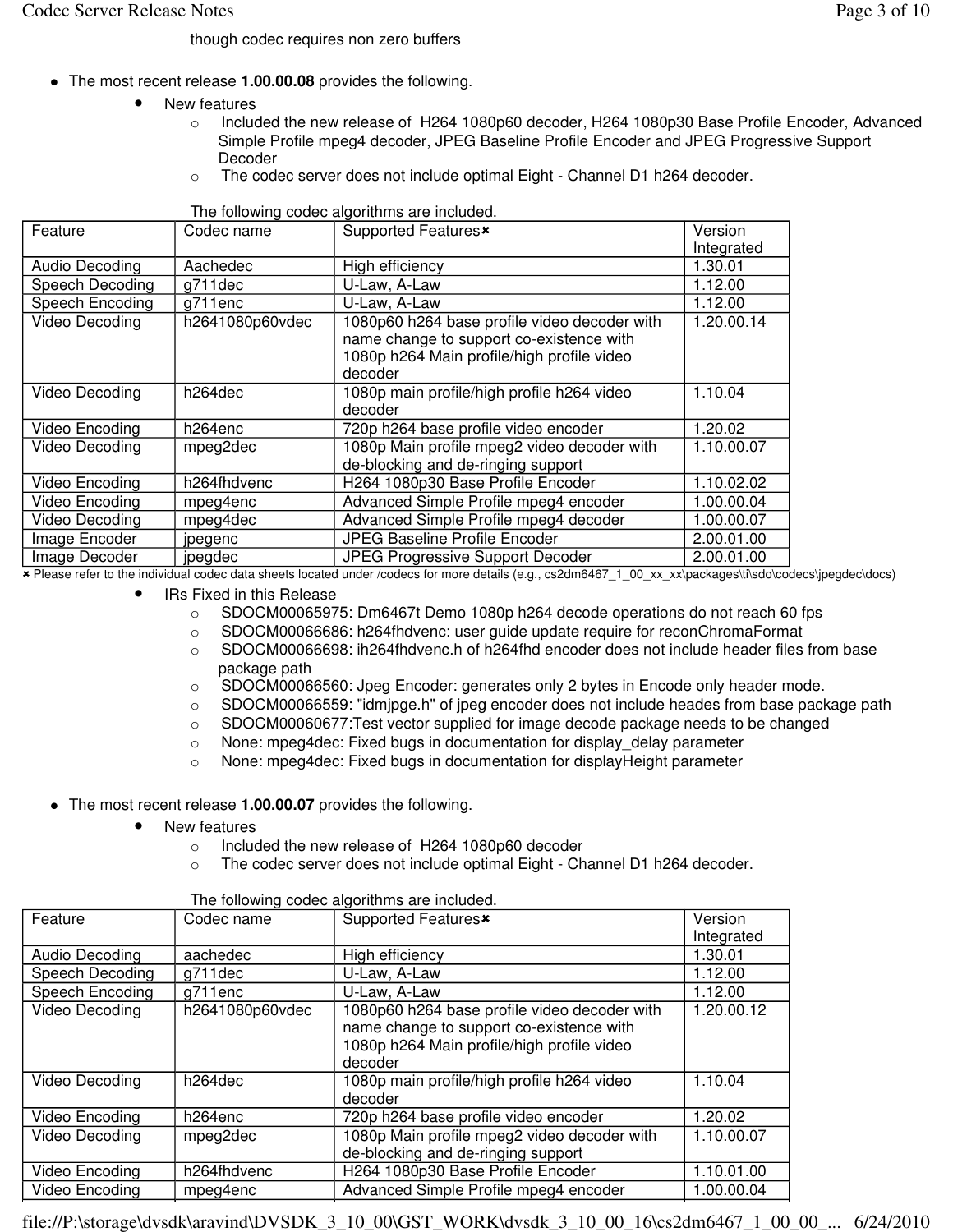#### Codec Server Release Notes **Page 4 of 10**

| Video Decoding | mpeg4dec       | Advanced Simple Profile mpeg4 decoder | 1.00.00.06 |
|----------------|----------------|---------------------------------------|------------|
| Image Encoder  | <b>IDegenc</b> | JPEG Baseline Profile Encoder         | 2.00.002   |
| Image Decoder  | <b>pegdec</b>  | JPEG Progressive Support Decoder      | 2.00.006   |

- Please refer to the individual codec data sheets located under /codecs for more details (e.g., cs2dm6467\_1\_00\_xx\_xx\packages\ti\sdo\codecs\jpegdec\docs)

IRs Fixed in this Release

o None

- The most recent release **1.00.00.06** provides the following.
	- New features
		- o The codec server does not include optimal Eight Channel D1 h264 decoder.

| The following codec algorithms are included. |  |  |
|----------------------------------------------|--|--|
|                                              |  |  |

| Feature         | Codec name      | Supported Features <sup>*</sup>              | Version    |
|-----------------|-----------------|----------------------------------------------|------------|
|                 |                 |                                              | Integrated |
| Audio Decoding  | aachedec        | High efficiency                              | 1.30.01    |
| Speech Decoding | g711dec         | U-Law, A-Law                                 | 1.12.00    |
| Speech Encoding | g711enc         | U-Law, A-Law                                 | 1.12.00    |
| Video Decoding  | h2641080p60vdec | 1080p60 h264 base profile video decoder with | 1.20.00.08 |
|                 |                 | name change to support co-existence with     |            |
|                 |                 | 1080p h264 Main profile/high profile video   |            |
|                 |                 | decoder                                      |            |
| Video Decoding  | h264dec         | 1080p main profile/high profile h264 video   | 1.10.04    |
|                 |                 | decoder                                      |            |
| Video Encoding  | h264enc         | 720p h264 base profile video encoder         | 1.20.02    |
| Video Decoding  | mpeg2dec        | 1080p Main profile mpeg2 video decoder with  | 1.10.00.07 |
|                 |                 | de-blocking and de-ringing support           |            |
| Video Encoding  | h264fhdvenc     | H264 1080p30 Base Profile Encoder            | 1.10.01.00 |
| Video Encoding  | mpeg4enc        | Advanced Simple Profile mpeg4 encoder        | 1.00.00.04 |
| Video Decoding  | mpeg4dec        | Advanced Simple Profile mpeg4 decoder        | 1.00.00.06 |
| Image Encoder   | jpegenc         | <b>JPEG Baseline Profile Encoder</b>         | 2.00.002   |
| Image Decoder   | jpegdec         | <b>JPEG Progressive Support Decoder</b>      | 2.00.006   |

- Please refer to the individual codec data sheets located under /codecs for more details (e.g., cs2dm6467\_1\_00\_xx\_xx\packages\ti\sdo\codecs\jpegdec\docs)

IRs Fixed in this Release

- $\circ$  SDOCM00065815 : Process call fails to Encode the video buffer when h264enc is created before H264 decoder
- o SDOCM00065265 : H264 Encoder Codec Modifies the input Dynparams struct
- The most recent release **1.00.00.05** provides the following.
	- New features
		- o The codec server does not include optimal Eight Channel D1 h264 decoder.

| The following codec algorithms are included. |                 |                                              |            |  |
|----------------------------------------------|-----------------|----------------------------------------------|------------|--|
| Feature                                      | Codec name      | Supported Features <sup>x</sup>              | Version    |  |
|                                              |                 |                                              | Integrated |  |
| Audio Decoding                               | aachedec        | High efficiency                              | 1.30.01    |  |
| Speech Decoding                              | g711dec         | U-Law, A-Law                                 | 1.12.00    |  |
| Speech Encoding                              | g711enc         | U-Law, A-Law                                 | 1.12.00    |  |
| Video Decoding                               | h2641080p60vdec | 1080p60 h264 base profile video decoder with | 1.20.00.08 |  |
|                                              |                 | name change to support co-existence with     |            |  |
|                                              |                 | 1080p h264 Main profile/high profile video   |            |  |
|                                              |                 | decoder                                      |            |  |
| Video Decoding                               | h264dec         | 1080p main profile/high profile h264 video   | 1.10.03    |  |
|                                              |                 | decoder                                      |            |  |
| Video Encoding                               | h264enc         | 720p h264 base profile video encoder         | 1.20.01    |  |
| Video Decoding                               | mpeg2dec        | 1080p Main profile mpeg2 video decoder with  | 1.10.00.07 |  |
|                                              |                 | de-blocking and de-ringing support           |            |  |
| Video Encoding                               | h264fhdvenc     | H264 1080p30 Base Profile Encoder            | 1.10.01.00 |  |
| Video Encoding                               | mpeg4enc        | Advanced Simple Profile mpeg4 encoder        | 1.00.00.04 |  |
| Video Decoding                               | mpeg4dec        | Advanced Simple Profile mpeg4 decoder        | 1.00.00.06 |  |
| Image Encoder                                | jpegenc         | <b>JPEG Baseline Profile Encoder</b>         | 2.00.002   |  |
| Image Decoder                                | jpegdec         | <b>JPEG Progressive Support Decoder</b>      | 2.00.006   |  |

The following codec algorithms are included

- Please refer to the individual codec data sheets located under /codecs for more details (e.g., cs2dm6467\_1\_00\_xx\_xx\packages\ti\sdo\codecs\jpegdec\docs)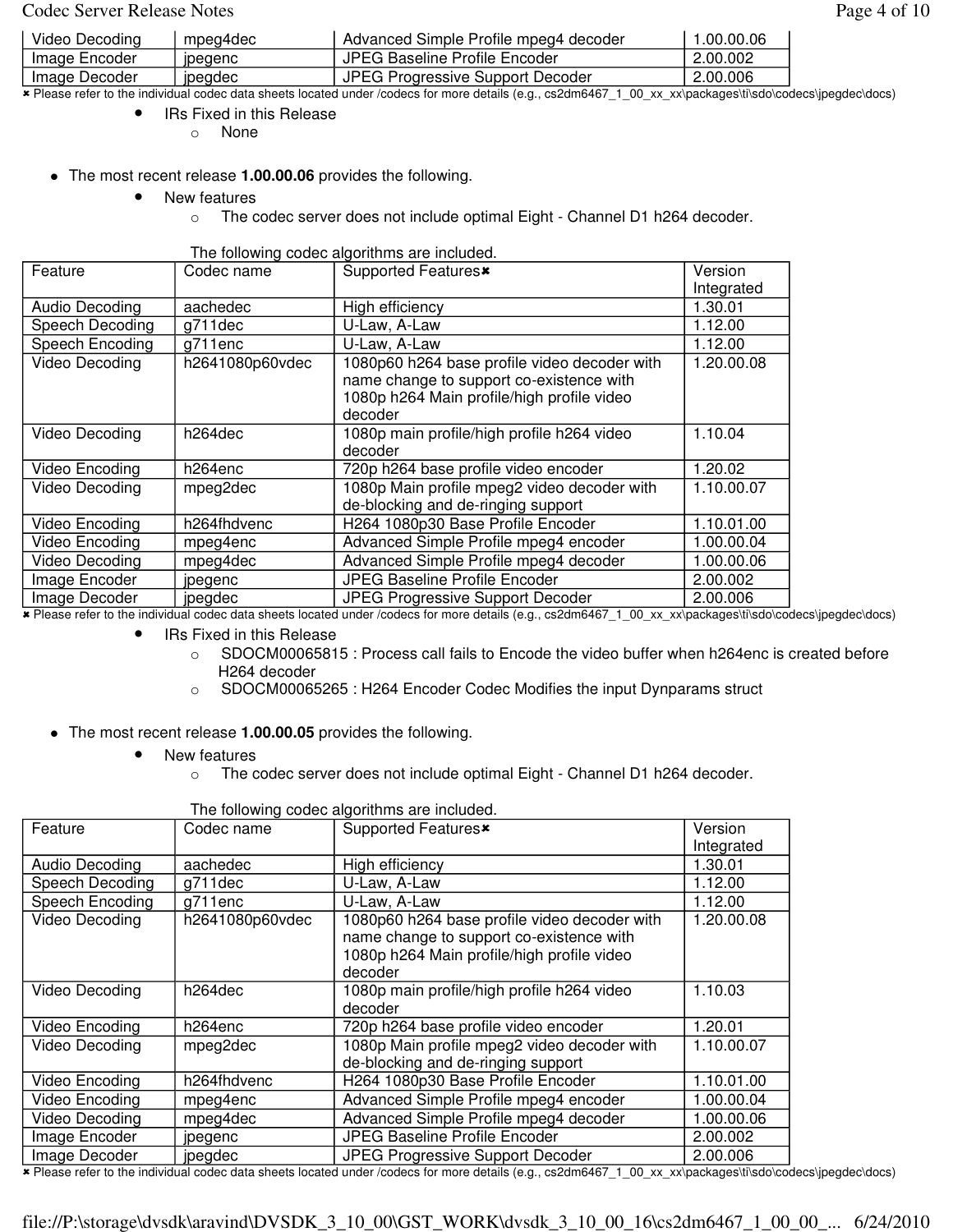- IRs Fixed in this Release
	- o SDOCM65281: simultaneous operations of h264enc and h264dec fails
- The most recent release **1.00.00.03** provides the following. **This is the "Beta" release of the codec server** 
	- New features
		- $\circ$  The codec server does not include 1080p H264 Encoder, Eight Channel D1 h264 decoder, JPEGENC, JPEGDEC, MPEG4ENC and MPEG4DEC codec algorithms in this release. The following codec algorithms are included.

| The following codec algorithms are included. |                      |                                              |            |  |
|----------------------------------------------|----------------------|----------------------------------------------|------------|--|
| Feature                                      | Codec name           | Supported Features <sup>*</sup>              | Version    |  |
|                                              |                      |                                              | Integrated |  |
|                                              |                      |                                              |            |  |
| Audio Decoding                               | aachedec             | High efficiency                              | 1.30.01    |  |
| Speech Decoding                              | g711dec              | U-Law, A-Law                                 | 1.12.00    |  |
| Speech Encoding                              | g711enc              | U-Law, A-Law                                 | 1.12.00    |  |
| Video Decoding                               | h2641080p60vdec      | 1080p60 h264 base profile video decoder with | 1.20.00.08 |  |
|                                              |                      | name change to support co-existence with     |            |  |
|                                              |                      | 1080p h264 Main profile/high profile video   |            |  |
|                                              |                      |                                              |            |  |
|                                              |                      | decoder                                      |            |  |
| Video Decoding                               | h <sub>264</sub> dec | 1080p main profile/high profile h264 video   | 1.10.02    |  |
|                                              |                      | decoder                                      |            |  |
| Video Encoding                               | h264enc              | 720p h264 base profile video encoder         | 1.20.01    |  |
| Video Decoding                               | mpeg2dec             | 1080p Main profile mpeg2 video decoder with  | 1.10.00.07 |  |
|                                              |                      | de-blocking and de-ringing support           |            |  |
|                                              |                      |                                              |            |  |

**\*** Please refer to the individual codec data sheets for more details

- IRs Fixed in this Release
	- o None
- The most recent release **1.00.00.02** provides the following.

#### **This is the "Early Adaptor 2" release of the codec server**

- New features
	- o Updated the codec server with new releases of 1080p60 H264DEC, 720p H264ENC
	- o MPEG2-D is not yet integrated due to non availability at this time.
	- $\circ$  Other codecs that are not supported in this release that are targeted for the GA release are as below.
		- 1. 1080p30, 8 Ch D1 H264 Encoder
		- 2. MPEG4 Encode/Decode
		- 3. JPEG Encode/Decode
		- 4. 1080p MPEG2 Decode
		- 5. 720p H264DEC
- IRs Fixed in this Release
	- o None

# The most recent release **1.00.00.01** provides the following.

### **This is the "Early Adaptor 1" release of the codec server**

- New features
	- $\circ$  Updated the DVSDK 2.00.00.22 DM6467 codecs to have alpha release of 1080p60 H264DEC by removing the DVSDK 2.00.00.22 provided H264DEC codec package from the codec combos.
- IRs Fixed in this Release
	- o None

The detailed performance results for this release can be located in the cs2dm6467\_master\_build\_specification.xls<sup>(Note1)</sup> master build sheet. Please refer to "DSP Codec Server Performance Summary" section documented under the "cs2dm6467 data sheet.htm (Note1)" data sheet for the codec server performance summary table.

[back to top]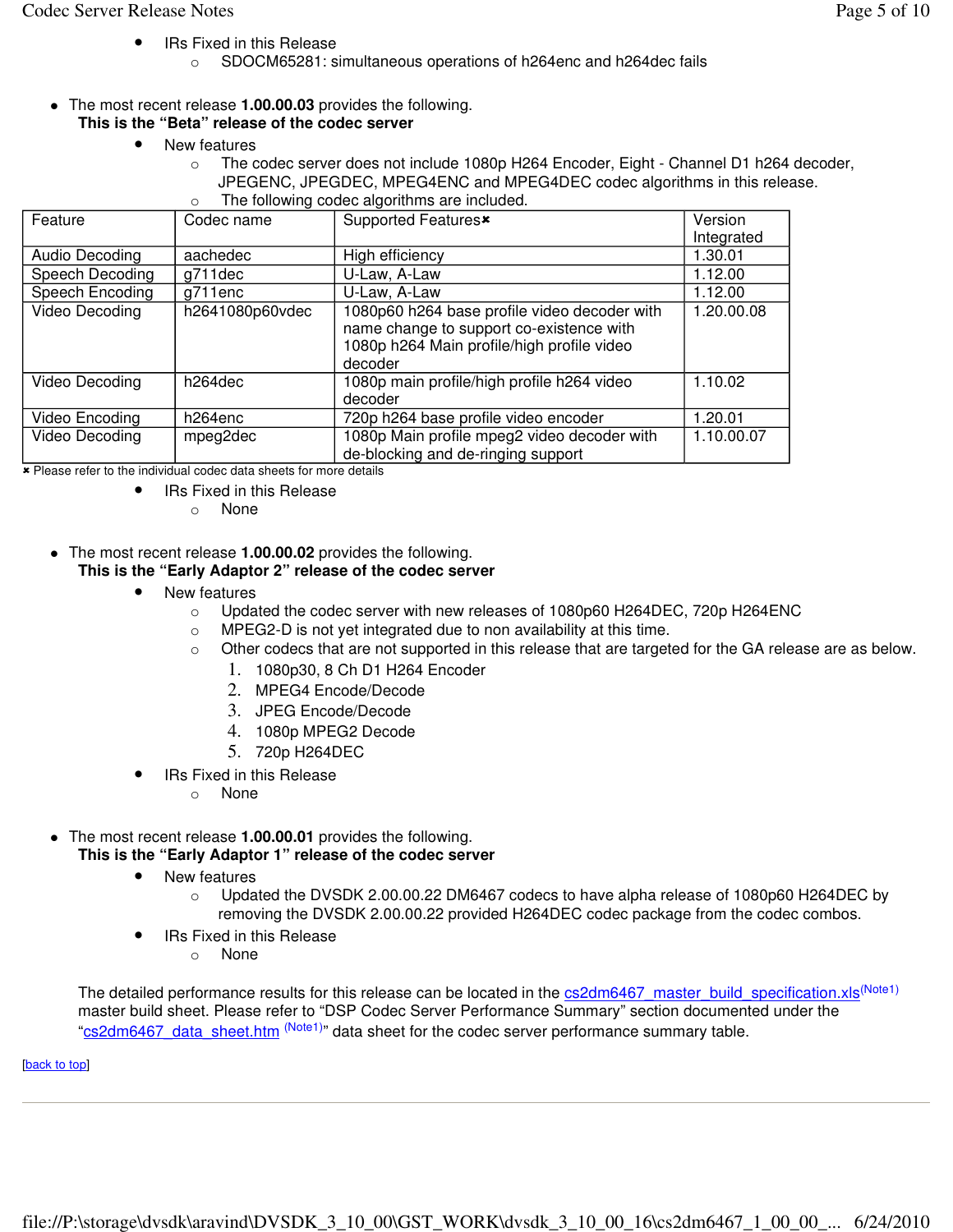Codec Server Release Notes **Page 6 of 10** 

### **INSTALLATION**

This codec server installation produces the following structure.

The directory structure is as follows: cs2dm6467\_1\_00\_00\_xx |----------- packages |----------- cs2dm6467\_release\_notes.htm |----------- config.bld |----------- Makefile |----------- package.xdc

packages directory is a place holder for the codecs, servers. config.bld file specifies the compiler tools path and target platform**.** Makefile is the 'make' utility file to build the codecs and server.

packages contains the following directory structure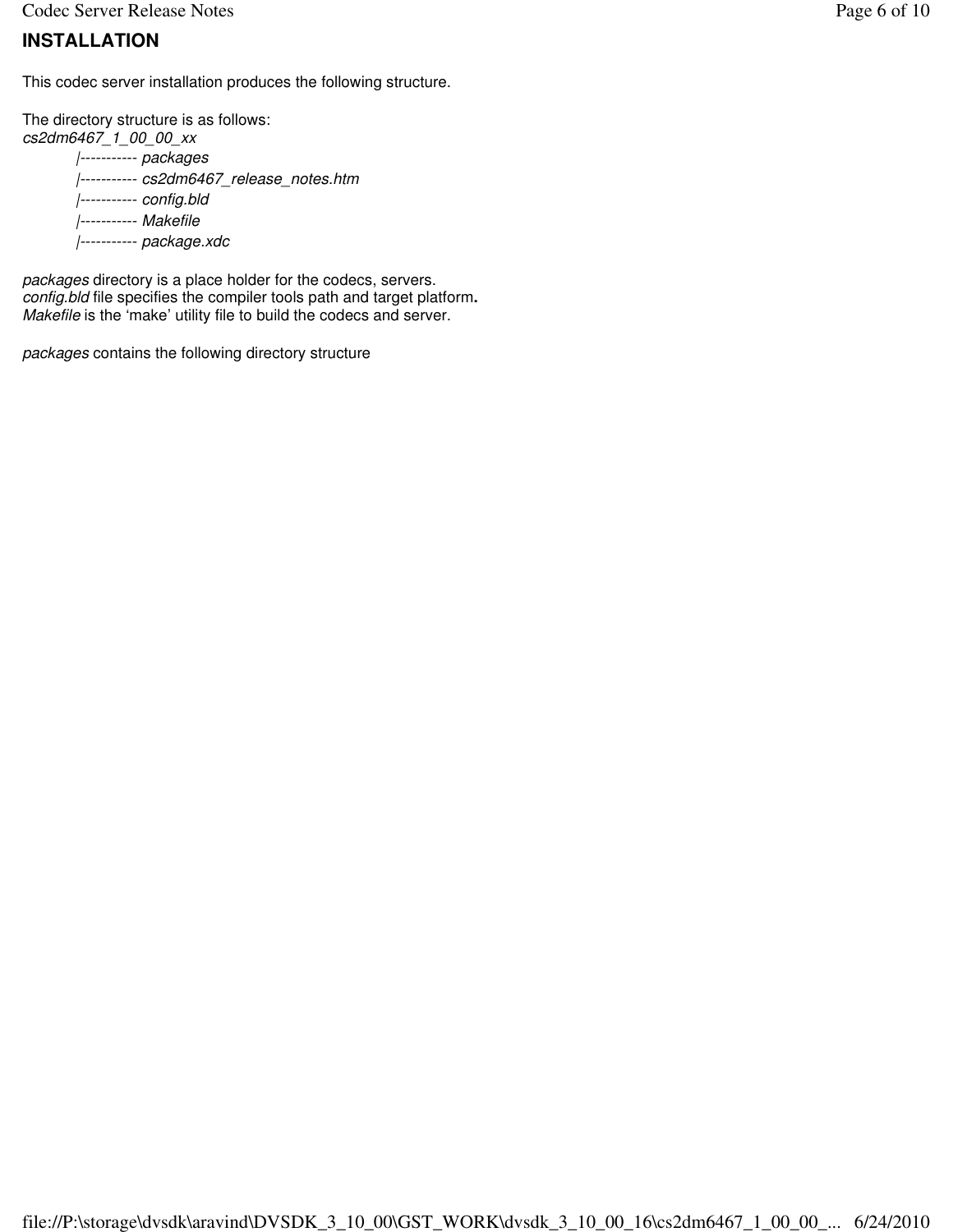ti

```
|----------- sdo
    |----------- codecs
    |----------- server
```
codecs directory is the place holder for all the codecs that the codec server supports. server contains the following directory structure

```
|----------- cs
|----------- bin
|----------- docs
```
The bin directory gets populated with the codec server binary cs.x64P, when building the codec server. The released version already contains the pre-built DSP binary under this directory.

The *docs* directory contains the following files.

| TILAW-209991-v5 FORM TSPA Source and Object Code Software License Agreement.txt | -TSPA |
|---------------------------------------------------------------------------------|-------|
| license document for the codec server                                           |       |
| $\sim$ $\sim$                                                                   |       |

| $\mathbf{O}$ | logocorp.gif                                     |                                                                                          | - Texas Instruments |
|--------------|--------------------------------------------------|------------------------------------------------------------------------------------------|---------------------|
|              | Logo                                             |                                                                                          |                     |
| $\mathbf{O}$ | cs2dm6467 master build specification.xls         |                                                                                          | - Codec Server      |
|              | <b>Master Build Sheet</b>                        |                                                                                          |                     |
| $\mathbf{o}$ | cs2dm6467 software manifest.pdf                  |                                                                                          | - Codec Server      |
|              | Software manifest document                       |                                                                                          |                     |
| $\mathbf{O}$ | cs2dm6467 data sheet.htm                         |                                                                                          | - Data Sheet        |
|              |                                                  | describing the link to the generated server data sheet and links to the codec documents. |                     |
|              | The "cs" directory contains the following files. |                                                                                          |                     |
| $\mathbf{O}$ | codec.cfg                                        | - Codec Configuration files for the codec server                                         |                     |
| $\mathbf{O}$ | server.cfg                                       | - Codec Server Configuration files                                                       |                     |
| $\mathbf{O}$ | server.tcf                                       | - Codec Server tconf script for the DSP binary                                           |                     |
| $\mathbf{O}$ | main.c                                           | - Codec Server source main file                                                          |                     |
| $\mathbf{O}$ | link.cmd                                         | - Any additions to the linker command files should be placed here                        |                     |
| $\mathbf{O}$ | memmap.tci                                       | - The codec server memory map                                                            |                     |
| $\mathbf{o}$ | package.bld                                      | - RTSC package file                                                                      |                     |

- ο package.xdc RTSC package file
- o package.xs RTSC package file

[back to top]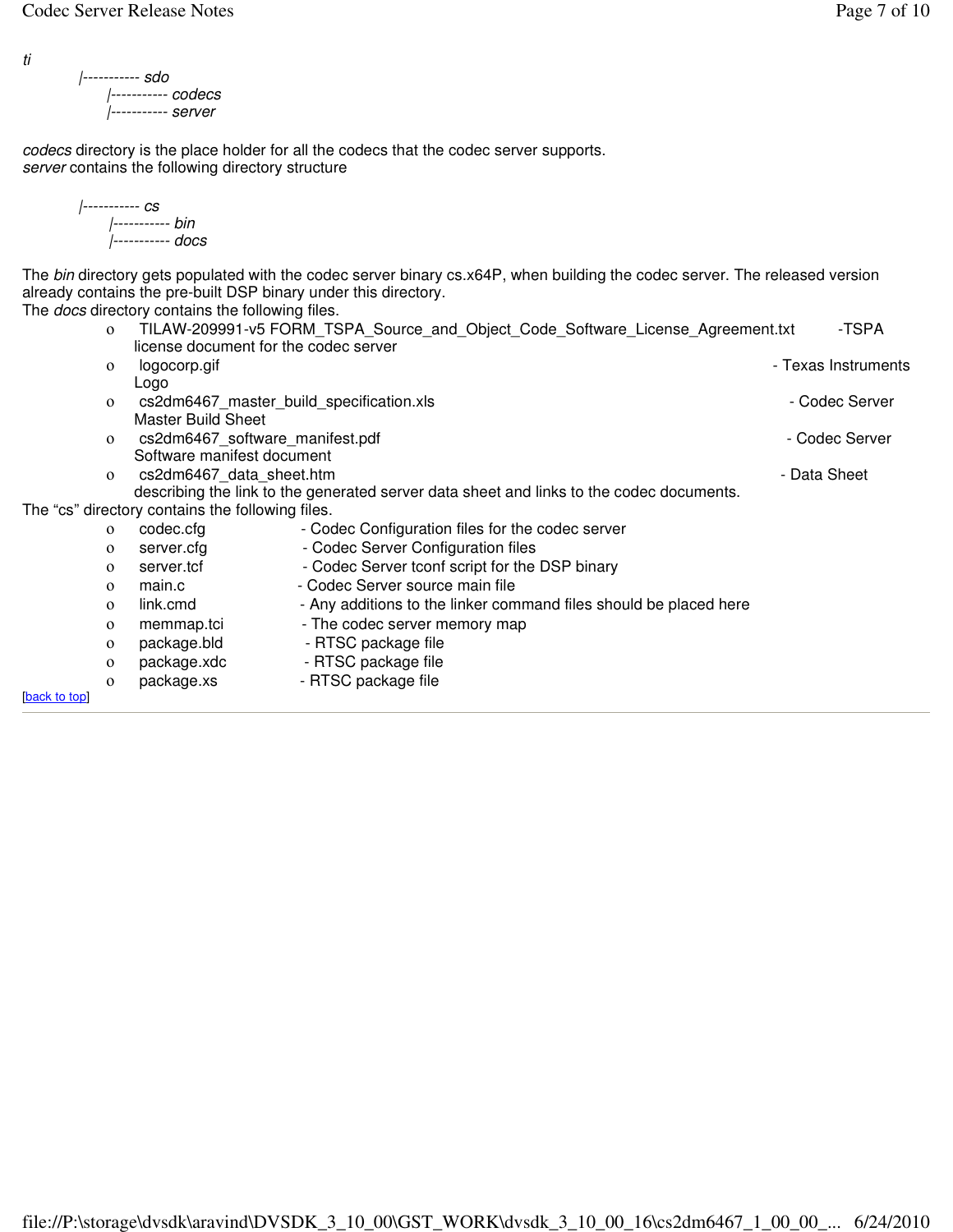- Follow these steps to build the codec server.
	- ο If the environment variables are defined using **..\Rules.make**
		- 1. goto cs2dm6467\_1\_00\_xx directory<br>2. type **make clean or gmake clean,** t
		- 2. type **make clean or gmake clean,** to make sure any metadata and server executables are cleaned.
		- type **make or gmake** under the cs2dm6467\_1\_00\_xx directory (make sure that the path includes the GNU make).
	- ο If the environment variables are **not** defined using **..\Rules.make**
		- 1. Please make sure you set or export all the environment variables mentioned in the sample csRules.mak for Linux/Windows environment before executing step 2 mentioned as below.
		- 2. goto cs2dm6467\_1\_00\_xx directory
		- 3. type **make clean or gmake clean,** to make sure any metadata and server executables are cleaned
		- 4. type **make or gmake** under the cs2dm6467\_1\_00\_xx directory (make sure that the path includes the GNU make).

[back to top]

#### **UPGRADE AND COMPATIBILITY INFORMATION**

This product's version follows a version format, M.m.p.b, where M is a single digit Major number, m is single digit minor number, p is a single digit patch number and b is the build number.

[back to top]

### **DEVICE SUPPORT**

This release supports the following device families:

• DM6467 [back to top]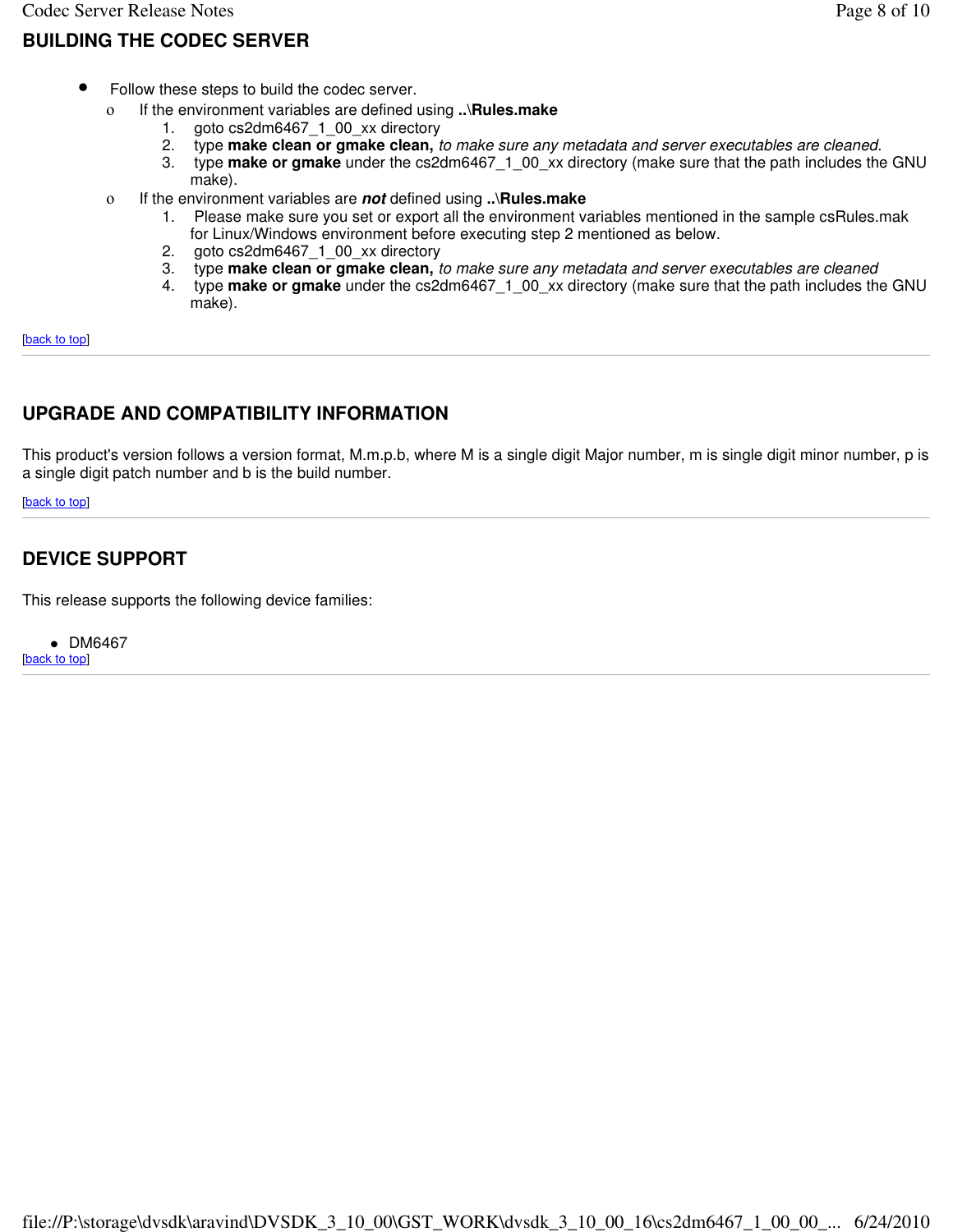| SI.No.         | <b>SDOCM ID</b> | Description                                                                                                                                                                                                                                                                                                           | Issues/Workaround                                                                                                                                                                                                                                                                               |
|----------------|-----------------|-----------------------------------------------------------------------------------------------------------------------------------------------------------------------------------------------------------------------------------------------------------------------------------------------------------------------|-------------------------------------------------------------------------------------------------------------------------------------------------------------------------------------------------------------------------------------------------------------------------------------------------|
|                | SDOCM00059735   | The g711enc and g711dec RTSC packages share<br>a common symbol (mentioned below). When a<br>codec server is built with both the libraries, the<br>below warning is seen.<br>Warning 1 >> package/cfg/bin/cs_x64P.xdl, line<br>313: warning: multiple definitions of SECTION<br>named '.const: G711 TII CODER version' | This does not<br>impact any<br>functionality of<br>G711. This can be<br>safely ignored.                                                                                                                                                                                                         |
| 2              | SDOCM00064706   | Warnings while compiling Codecs (h264) fhd with<br>hd due to duplicate section names or due to non-<br>existent section in their lnk                                                                                                                                                                                  | This did not<br>impact h264<br>encoder or<br>decoder<br>functionality. This<br>is targeted to be<br>fixed in next codec<br>server releases.                                                                                                                                                     |
| $\overline{4}$ | SDOCM00071347   | Dytb jpeg decode,<br>resolution=1280x720, scale_factor=4, output_chromaformat=rgb,<br>generates degraded image.                                                                                                                                                                                                       | No workaround<br>identified. This<br>same version of<br>the codec has<br>been deployed in<br>older DVSDK<br>releases (2.x) and<br>there have not<br>been any<br>customer issues<br>reported. This<br>issue is tracked by<br>the codec team<br>and may be fixed<br>in a future codec<br>release. |

#### [back to top]

# **CODEC, TEST ENVIRONMENT AND USE CASE TEST RESULT DETAILS**

Please refer to the excel sheet cs2dm6467\_master\_build\_specification.xls<sup>(Note1)</sup> for versions of the list of multimedia codecs integrated in the codec server, test environment and the use cases for which the server is designed. [back to top]

#### **TECHNICAL SUPPORT AND CONTACT INFORMATION**

Send an e-mail to support@ti.com or contact local TI Field Application Engineer for any support on cs2dm6467.

[back to top]

#### **SPECIAL NOTES**

#### Note1

The following links referred in this document will not function properly, when this document is **not** opened from the cs2dm6467\_1\_00\_00\_xx installation directory.